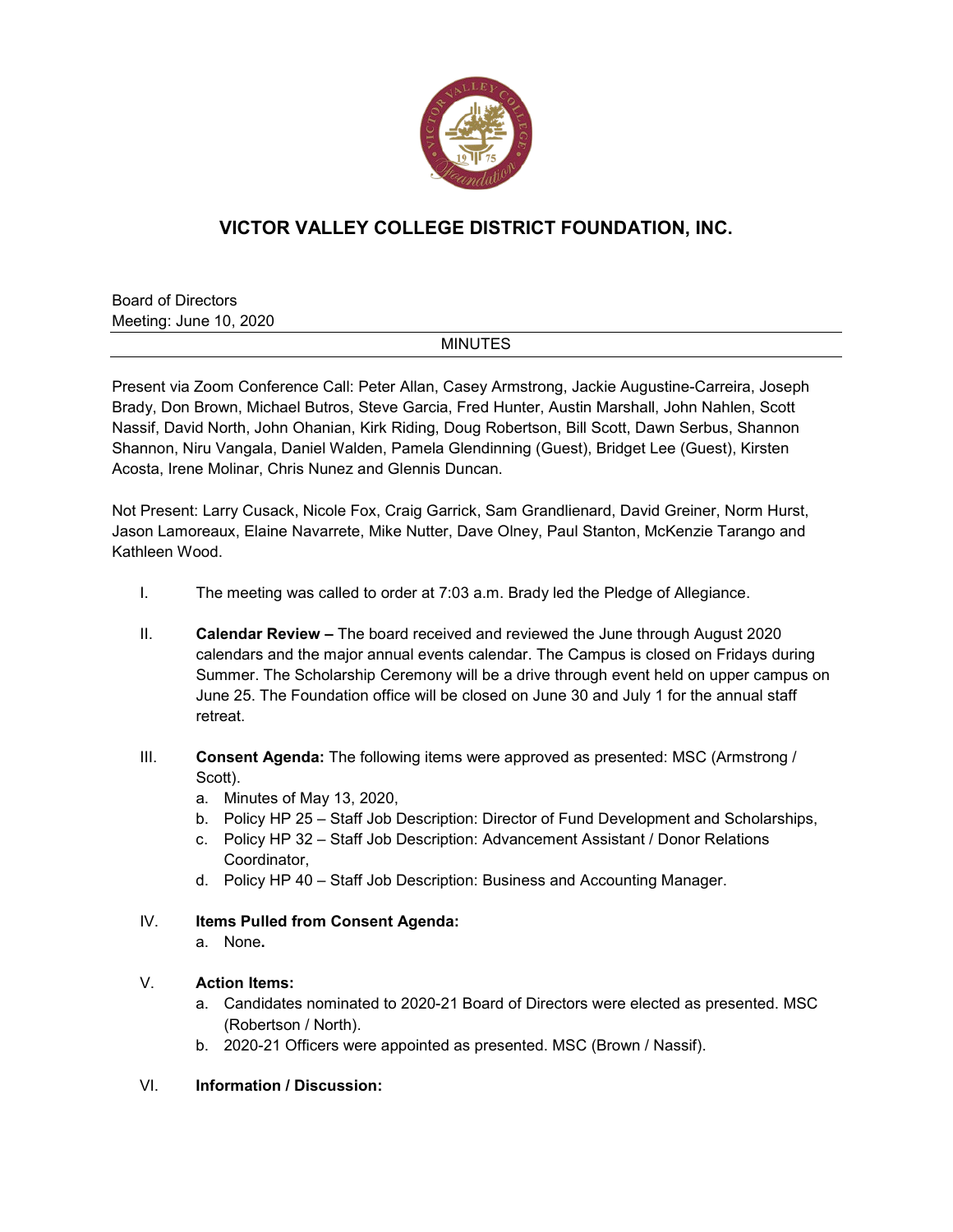- a. Scholarship Ceremony Update Nunez reported that the Scholarship Ceremony on June 25 will be a drive through event on upper campus from 8 AM to 10:30 AM. Students will enter and leave through Francesca with staging in parking lot A. EventBrite registrations will be sent out when awarding is complete. Staff is compiling information for awardees that will be given to them on a thumb drive along with other tchotchke items. Nunez requested a minimum of eight volunteers. Nutter, Shannon, Scott, Armstrong, Fox, Vangala have already volunteered to help. Walden suggested contacting Robert Sewell or Art Lopez for drone footage.
- b. Auxiliary Reorganization Update No update to report.
- c. CalPERS Update No update to report.
- d. Staff Updates Molinar reported that the Foundation continues to be involved with the Caring Campus Initiative and awarding students with technical and financial needs. Nine nursing students were awarded funding from the Foundation for California Community Colleges for COVID-19 assistance. Molinar shared an overview of ThankView that students will use to thank the donors for their scholarship awards. Shannan Rehart's testimonial was distributed. The Board praised staff on the June Foundation Newsletter that was distributed earlier this week.

## VII. **Committee & Task Force Reports:**

- a. VP Resource Development Casey Armstrong Armstrong reported that the HDOS committee has started having Zoom meetings to discuss marketing. The guest speaker will be less expensive since this is going to be a virtual event. \$53K has already been raised through COE sponsorships.
- b. VP Public Outreach & Recognition Craig Garrick Absent.
- c. VP Programs & Allocations Fred Hunter No report.
- d. VP Campus Connections Sam Grandlienard Absent.
- e. VP Operations Norm Hurst Brown encouraged Board members to reach out and check in with Hurst.
- f. Treasurer Shannon Shannon Shannon thanked the Finance committee members and staff for their support while she was Treasurer. Riding will be working with staff to present a budget in August.
- g. Past President Don Brown Brown reported that both OHV parcels' escrow should be wrapping up within the next week or two.
- VIII. **Comments: Superintendent / President –** Walden reported that the BOT discussed a resolution of support and solidarity against racial injustice submitted by Student Trustee Amber Scott at last night's meeting. Graduation is on Saturday with a drive through event in the morning and a virtual live-stream event in the evening. 300 cars have registered for the drive through and 600 student names will be presented at the virtual ceremony. All Trustees will be at the event. The District is reviewing State Legislature reports regarding budget cuts and working to present a balanced budget for the next fiscal year. Walden thanked faculty for adjusting to distance learning through the COVID pandemic. Athletic programs are following the CCCAA guidelines to phase in a plan to move all contact sports to Spring if they are not included in the Governor's phase 4 reopening plan. Brady thanked the VVC Graduation committee for their hard work. **ASB Representative** – Absent. **President** – Shannon reported that Nutter was recognized at last night's BOT meeting for his role as Foundation President. **Board** – No updates. **Executive Director** – Acosta reported that a grant was submitted last week to United Way for \$25K to assist Foster Youth. New memorial scholarships have been established this month for Ken T. Garver (retired Biology faculty and Athletic Director) and Mary R. Brady (endowment established by the Brady family).